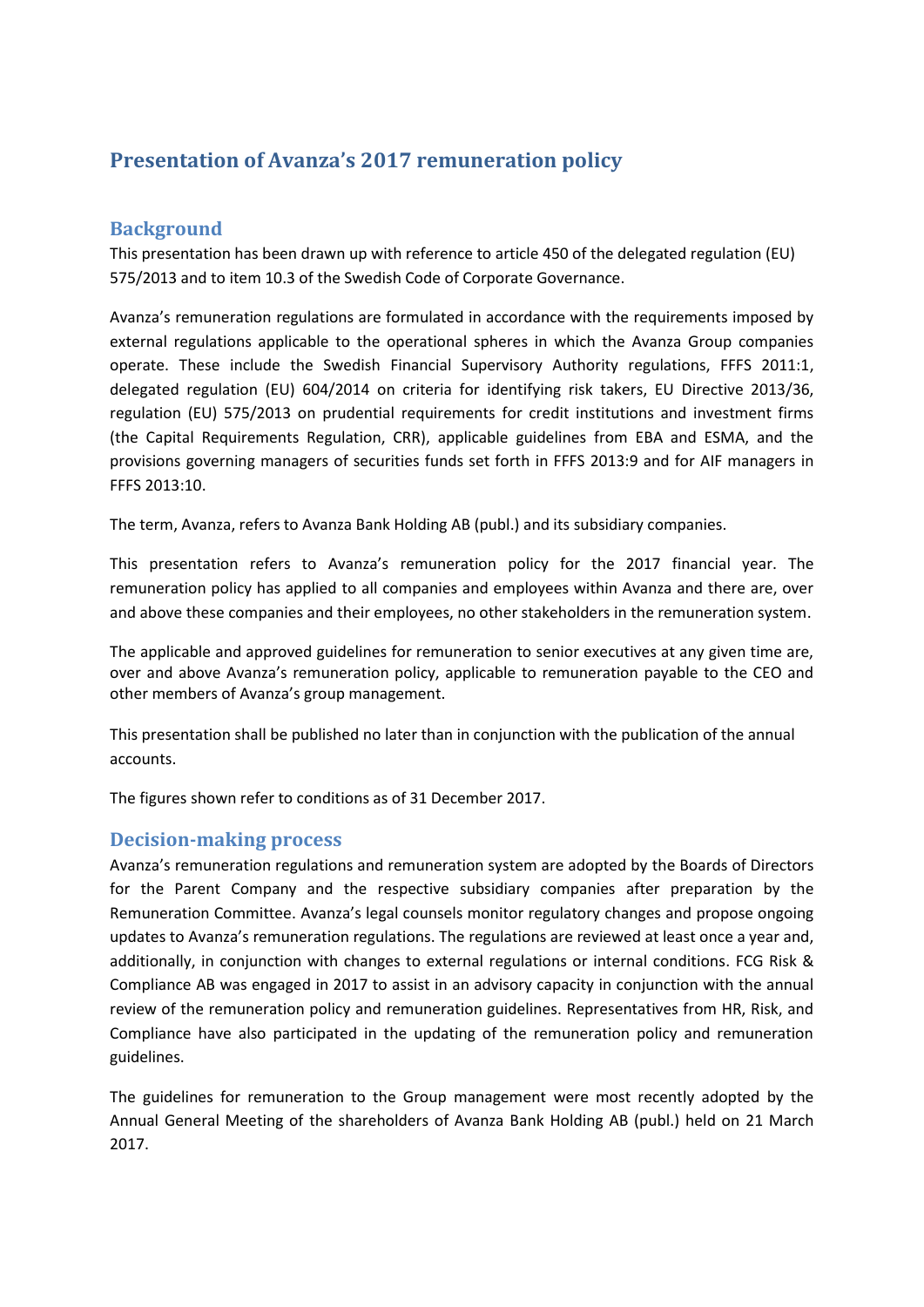# **Remuneration Committee**

The 2017 Remuneration Committee has comprised Sven Hagströmer and Jacqueline Winberg, with Mattias Miksche as a deputy member in the latter half of 2017.

The 2017 Remuneration Committee was tasked with:

- conducting an independent assessment of Avanza's remuneration policy and remuneration system;
- preparing the Board's resolution concerning guidelines for remuneration to the Group management;
- preparing the Board's resolution concerning measures for monitoring the implementation of Avanza's remuneration policy and remuneration system;
- preparing the Board's resolution concerning remuneration to senior executives;
- preparing the Board's resolution concerning remuneration to employees with overall responsibility for any of Avanza's control functions.

The preparation of the Board's resolutions takes into account the long-term interests of shareholders, investors and other stakeholders.

The Remuneration Committee held 14 minuted meetings in 2017, and the members have also been in ongoing contact with each other.

## **Characteristics of the remuneration system**

Avanza's remuneration regulations are structured to encourage good performances and to attract new employees. They shall, at the same time, counteract excessive risk-taking and conflicts of interest and shall promote sound and efficient risk management.

## **Balance between salary and variable remuneration**

Avanza endeavours to maintain a reasonable balance between an individual's fixed salary and variable remuneration, such that the fixed salary accounts for a sufficiently large share of the employee's total remuneration package that it is possible to set the variable remuneration at SEK 0.

The scale and cost of the capital required to conduct the operations and the risk that future income expectations cannot be realised shall be taken into account in conjunction with decisions on the percentage of the remuneration package that shall comprise variable remuneration. The risk that the variable remuneration may entail risks being taken in order to influence the period's profits, the scale and cost of the liquidity risk (the extra capital required to conduct the operations in question) shall also be taken into account.

The variable remuneration payable to an employee per annum shall never exceed 100% of the fixed annual salary for the employee in question.

## **Criteria for fixed remuneration**

Fixed remuneration shall be determined in advance for the work that the employee is employed to perform and shall reflect relevant professional experience and organisational responsibility, as stated in the employee's contract of employment and job description.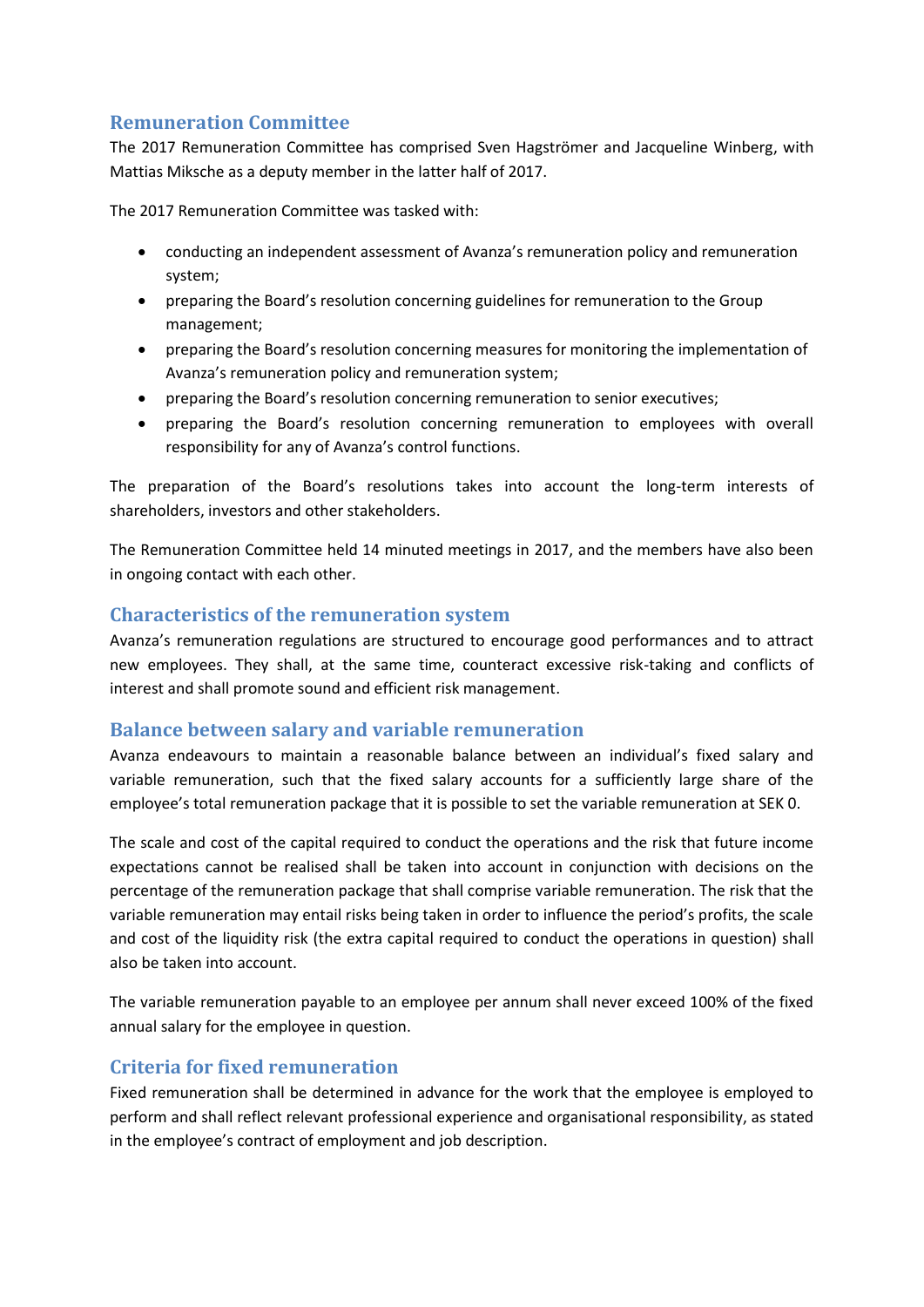## **Criteria for variable remuneration**

The fundamental principle of Avanza's guidelines for remuneration states that only those employees who are members of the Group management and employees of the Mäkleri [Brokerage], Corporate Finance and Private Banking/Pro-support sections shall be eligible to receive variable remuneration over and above their basic salary. Exceptions to the fundamental principle shall be approved by the CEO. The variable remuneration, which is not pre-determined either by amount or scale, is determined for every individual employee on the basis of a qualitative evaluation of the results of the employee's individual performance in relation to the individual goals set for that employee. The individual goals are based on the overall goals of the department and the company.

Both financial and non-financial criteria shall be taken into account when assessing the employee's results. If the results for Avanza are negative, the fundamental principle states that no variable remuneration shall be paid to the Group management employee.

Variable remuneration is based on a qualitative assessment of individual performances in relation to individual goals set. Commission models also include quantitative criteria. Commission models differ from one company and position to another, but the parameters taken into account include customer satisfaction, individual selling activities, and the number of meetings booked.

The total variable remuneration disbursed to Avanza's employees may not be so large that it limits Avanza's ability to maintain an adequate capital base or, where necessary, to strengthen the capital base.

The purpose of variable remuneration is to motivate, engage and retain employees in positions where a variable remuneration model is deemed to be justified.

## **Basic principles for individual goals**

All employees have individual goals that are set for each year and which focus on the employee's primary duties. The individual goals shall be specific, quantifiable, accepted by both manager and employee, realistic but challenging, and time-limited. The individual goals shall reflect the overall goals of Avanza, which shall be broken down by the respective department and, ultimately, into individual goals.

## **Risk analysis**

Avanza's operations are characterised by a low level of risk-taking, and Avanza limits its risk exposure by avoiding such activities as proprietary trading, and by means of conservative secured lending.

All variable remuneration is determined in a discretionary manner on the basis of a qualitative assessment of individual performances in relation to individual goals. Avanza works actively to ensure that no individual goals, or the associated variable remuneration, encourage excessive risktaking or conflicts of interest. Avanza does not guarantee disbursement of any variable remuneration.

The Board conducts annual reviews and determinations to establish which employees may affect Avanza's risk level, based on an analysis that identifies the positions that may have a material impact on Avanza's risk profile.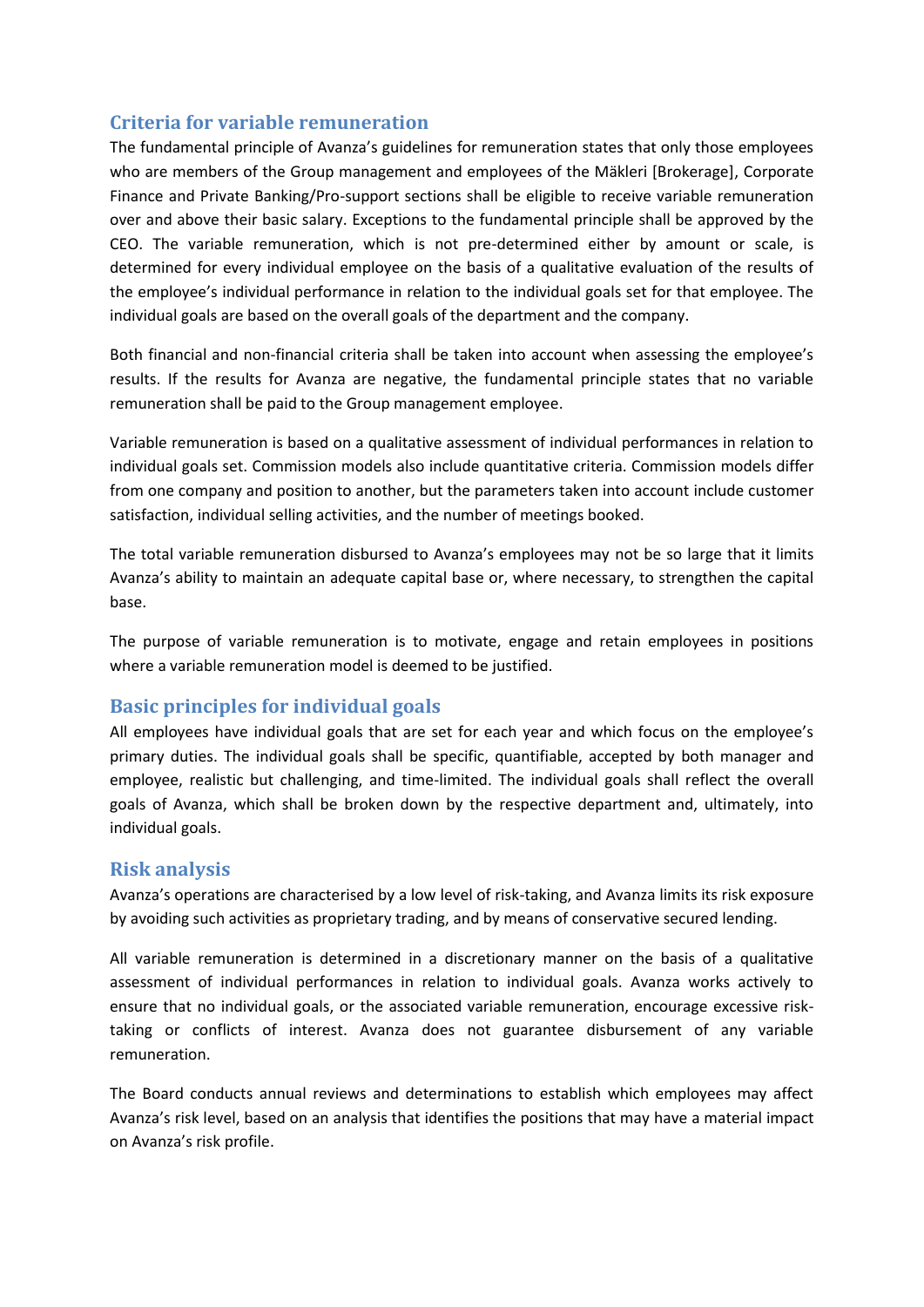# **Risk takers<sup>1</sup>**

1

Avanza has identified all employees on the basis of the following employee categories in that individuals in these positions have typically been adjudged to be capable of having a material impact on Avanza's risk profile:

- senior executives;
- employees with responsibility for control functions;
- other risk takers who are adjudged to be capable of having a material impact on Avanza's risk profile; and
- employees with a total remuneration package corresponding to the minimum that a Group management employee would receive for the same calendar year.

# **Deferment and disbursal of variable remuneration**

The fundamental rule states that at least 40% of the variable remuneration to risk takers whose variable remuneration during the calendar year totals a minimum of SEK 100,000 shall be deferred for between three and five years before disbursement in full or before title transfers to the employee.

At least 60% of the variable remuneration to employees in a senior executive position and to other risk takers whose variable remuneration for the calendar year totals the average of the variable remuneration paid to the Group management for the same calendar year shall be deferred for between three and five years before disbursement in full or before title transfers to the employee.

When Avanza determines the percentage of the disbursement to be deferred and the period for which it is to be deferred, consideration shall be given to the company's business cycle, the risks entailed by the commercial operations, the employee's responsibilities and duties, and the size of the variable remuneration payment.

When determining the period for which disbursement is to be deferred, the scale of the employee's responsibilities and of the risk the employee may take shall be considered in relation to the point in time when such potential risks may materialise, together with the point in time when the long-term result can definitively be established. The aim is to ensure any risks have materialised before disbursement occurs.

Avanza disburses the retained portion of the remuneration once a year, evenly spread over the period for which the remuneration has been deferred (pro rata). The first payment may not be made until one year after the variable remuneration has been established.

## **Criteria for disbursement of retained remuneration**

Retained variable remuneration will only be disbursed to the employee when such disbursement is justifiable with due consideration for Avanza's financial position and when it is motivated by Avanza's and the employee's results. Such remuneration may also be totally revoked.

Should it, furthermore, subsequently become apparent that a previous decision regarding variable remuneration to a risk taker was based on incorrect data, the decision shall be reviewed. An

<sup>&</sup>lt;sup>1</sup> The term, Risk taker, is synonymous within Avanza with specifically regulated and identified personnel.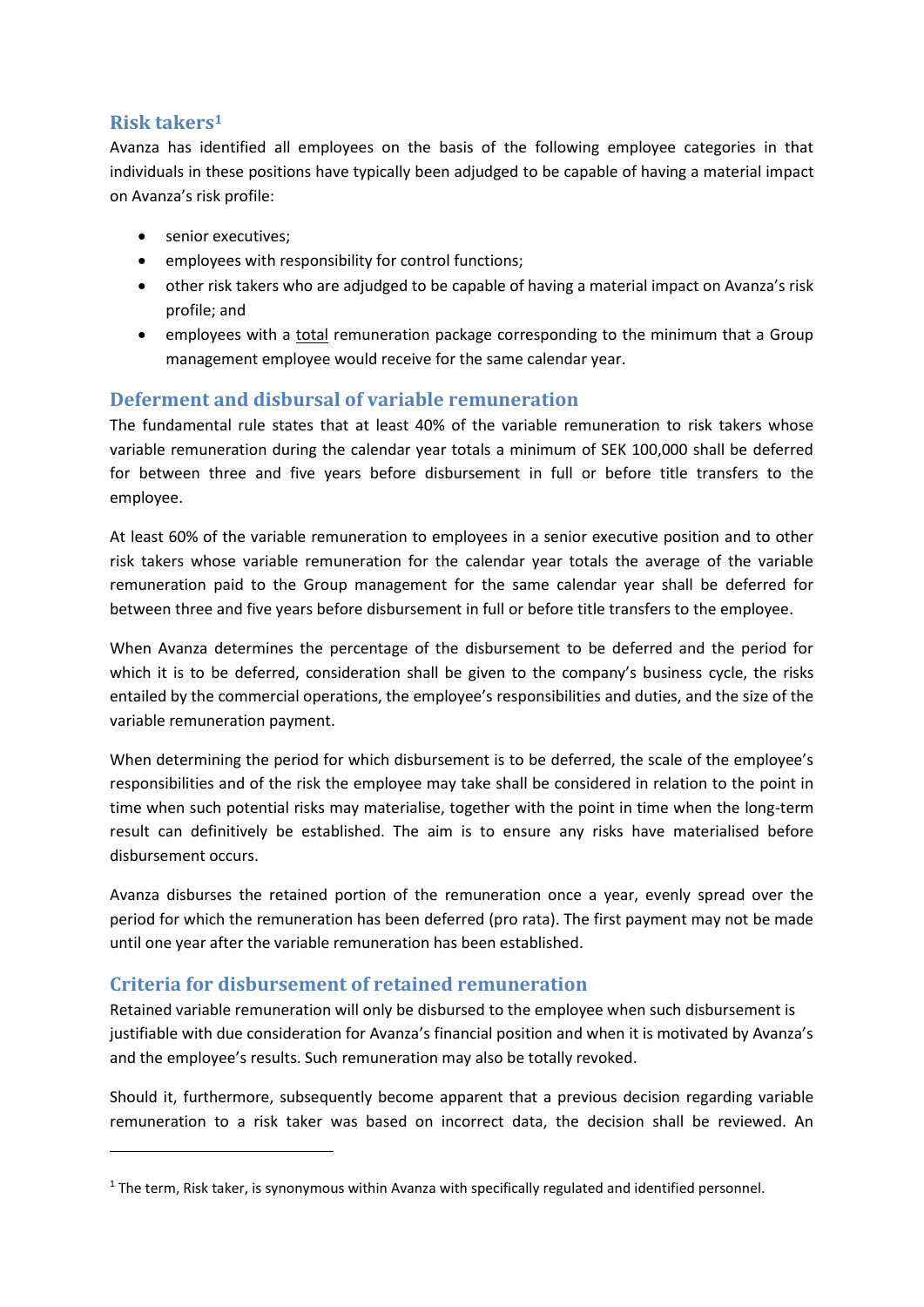evaluation of the criteria that formed the basis for the original decision shall be conducted in order to permit the identification of any such incorrect data prior to every occasion on which retained variable remuneration is to be disbursed. If a previously confirmed variable remuneration payment is revised after review, a reduction in the retained portion of the variable remuneration shall initially be effected. A reduction in the variable remuneration for the current calendar year is a secondary option, and, finally, a reduction in variable remuneration for future calendar years.

# **Ersättningar 2017**

Avanza has carried the following remunerations as expenses for the 2017 financial year, broken down as follows.

Reported by personnel in MSEK:

|                    |           |              | Deferred<br>variable |
|--------------------|-----------|--------------|----------------------|
|                    |           | Variable     | remuneration         |
|                    |           | remuneration | from previous        |
| Group              | Wage cost | 2017         | years                |
| Bal.b/f 2016-12-31 |           |              | 18                   |
| Additional         | 212       | 8            | 0                    |
| <b>Disbursed</b>   | $-212$    |              | $-10$                |
| Interest           |           | 0            |                      |
| Bal.c/f 2017-12-31 |           | 8            | 9                    |

|                    |           |              | Deferred      |
|--------------------|-----------|--------------|---------------|
|                    |           |              | variable      |
|                    |           | Variable     | remuneration  |
|                    |           | remuneration | from previous |
| Management         | Wage cost | 2017         | years         |
| Bal.b/f 2016-12-31 |           |              | 14            |
| Additional         | 14        | 5            | 0             |
| <b>Disbursed</b>   | $-14$     |              | $-7$          |
| Interest           |           | 0            | 0             |
| Bal.c/f 2017-12-31 |           | 5            | 8             |

|                    |           |              | Deferred<br>variable |
|--------------------|-----------|--------------|----------------------|
|                    |           | Variable     | remuneration         |
|                    |           | remuneration | from previous        |
| <b>Risk takers</b> | Wage cost | 2017         | years                |
| Bal.b/f 2016-12-31 |           |              |                      |
| Additional         | 17        | 1            | O                    |
| <b>Disbursed</b>   | $-17$     |              | -1                   |
| Interest           |           | 0            | 0                    |
| Bal.c/f 2017-12-31 |           | 1            |                      |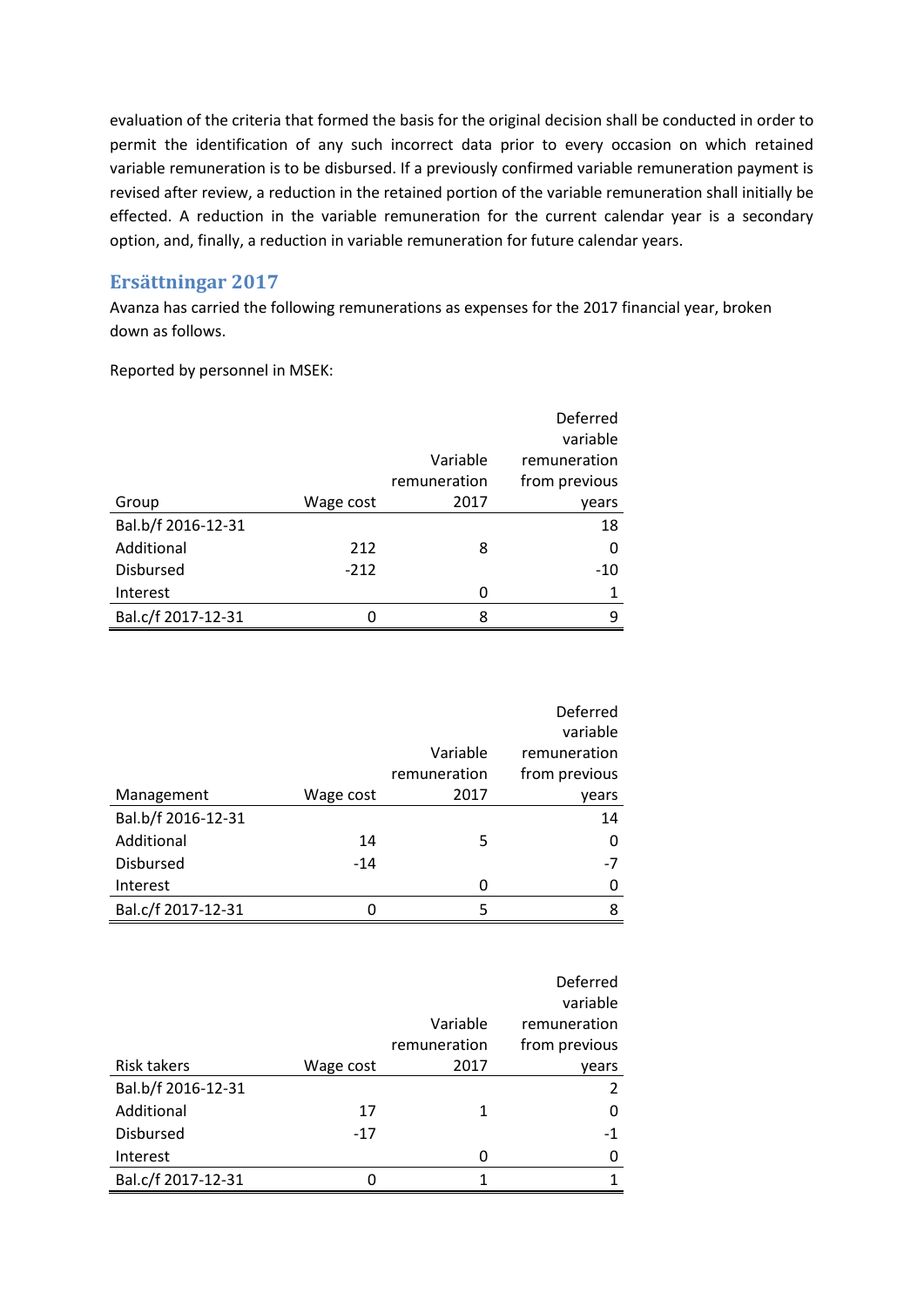|                    |           |              | Deferred<br>variable |
|--------------------|-----------|--------------|----------------------|
|                    |           | Variable     | remuneration         |
|                    |           | remuneration | from previous        |
| <b>Others</b>      | Wage cost | 2017         | years                |
| Bal.b/f 2016-12-31 |           |              |                      |
| Additional         | 181       | 2            | O                    |
| <b>Disbursed</b>   | $-181$    |              | $-2$                 |
| Interest           |           | 0            |                      |
| Bal.c/f 2017-12-31 |           | 2            |                      |

Reported by company in MSEK:

|                        |           |              | Deferred variable |
|------------------------|-----------|--------------|-------------------|
|                        |           | Variable     | remuneration      |
| Avanza Bank Holding AB |           | remuneration | from previous     |
| (publ.)                | Wage cost | 2017         | years             |
| Bal.b/f 2016-12-31     |           |              | 3                 |
| Additional             | 4         |              | 0                 |
| <b>Disbursed</b>       | -4        |              | -1                |
| Interest               |           | 0            | 0                 |
| Bal.c/f 2017-12-31     |           |              |                   |

|                    |           | Variable<br>remuneration | Deferred variable<br>remuneration<br>from previous |
|--------------------|-----------|--------------------------|----------------------------------------------------|
| Avanza Bank AB     | Wage cost | 2017                     | years                                              |
| Bal.b/f 2016-12-31 |           |                          | 14                                                 |
| Additional         | 170       | 6                        | 0                                                  |
| <b>Disbursed</b>   | $-170$    |                          | -8                                                 |
| Interest           |           | 0                        | 0                                                  |
| Bal.c/f 2017-12-31 |           | 6                        |                                                    |